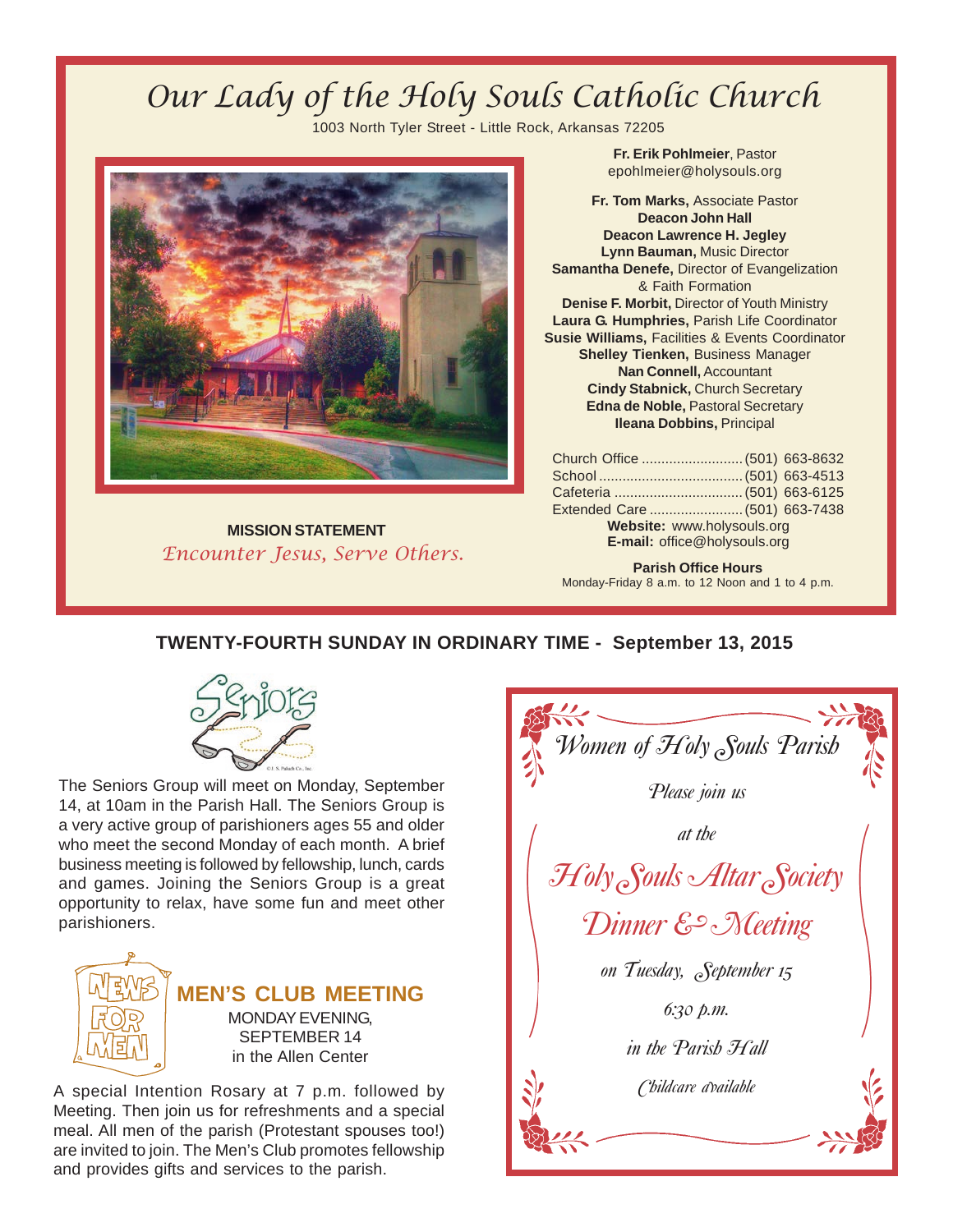

## **CALENDAR** *This Week at Holy Souls . . .*

Church (CH); Parish Hall (PH); Allen Center (AC); Gathering Room (GR); Eucharistic Chapel (EC); Benedict House (BH); School (S)

Monday, September 14: 7am Mass, CH; 10am Seniors Meeting, PH: 7pm Men's Club Meeting, AC Tuesday, September 15 7am Mass, CH; 10am Card Party, PH; 6pm Altar Society Meeting, PH Wednesday, September 16: 9am Adoration, CH; 5:15pm Benediction, CH; 5:30pm Mass, CH Thursday, September 17: 7am Mass, CH; 6pm RCIA, PH Friday, September 18: 7am Mass, CH; 8:15am School Mass, CH Saturday, September 19**:** 8am Mass, CH; 2:45pm Confessions, CH; 4pm Vigil Mass, CH Sunday, September 20: 8am Mass, CH; 10am Mass, CH; 11am Sister Lee Ann's 50th Anniversary Reception, PH; 5:30pm Mass, CH

# *The Shrine of Our Lady of the Holy Souls*

The Shrine of Our Lady of the Holy Souls has niches where the photos of our de-ceased loved ones are placed. The chapel is a place of prayer for our loved ones, uniting our prayers as community with the



prayers of Mary our patron and all the saints of heaven.

You are invited to bring **unframed photos** to be displayed. We have purchased frames and ask that you bring photos that are either **4" x 6"** or **5" x 7"** as no other sizes can be accommodated. Please bring photos to Church Office.

When you visit the shrine, you may also light a candle in remembrances of deceased loved one. The candle holder is located in front of the stained glass window as you enter the shrine.

## *Liturgical Notes . . .*

Reflection for This Week

**25th Sunday of Ordinary Time** September 20, 2015 Gospel: Mark 8:27-35

How do I encounter Jesus?

How do I serve others?

\*To read Sunday's readings online, go to www.usccb.org/bible/readings/092015.cfm

## **LITURGICAL MINISTERS**

**SATURDAY, SEPTEMBER 19, 4PM MASS** *Servers:* M. Saad, R. & R. Seay, C. Thornton; *EMC:* C. Mills; *Lectors:* B. Saad, L. Seay; *Ushers:* D. Morris, R. Seay **SUNDAY, SEPTEMBER 20, 8AM MASS** *Servers:* T. Anderson, L. Harrison, E. Odom, C. Simmons; *EMC:* C. Odom; *Lectors*: D. Hebda, W. Wolfenbarger; *Ushers:* R. Anderson, G. Hoffmann **10AM MASS** *Servers:* L. G. Bratcher, M. Olvey, Z. Robbins, I. Todd; *EMC:* L. Hathaway; *Lectors:* K. de Noble, P. James; *Ushers:* R. Pollard, B. Turner **5:30PM MASS** *Servers:* A. Baker, G. & G. Orellana, E. Straessle; *EMC:* M. S. Whitelaw; *Lector:* M. Angtuaco; *Ushers*: W. Morris, W. Pace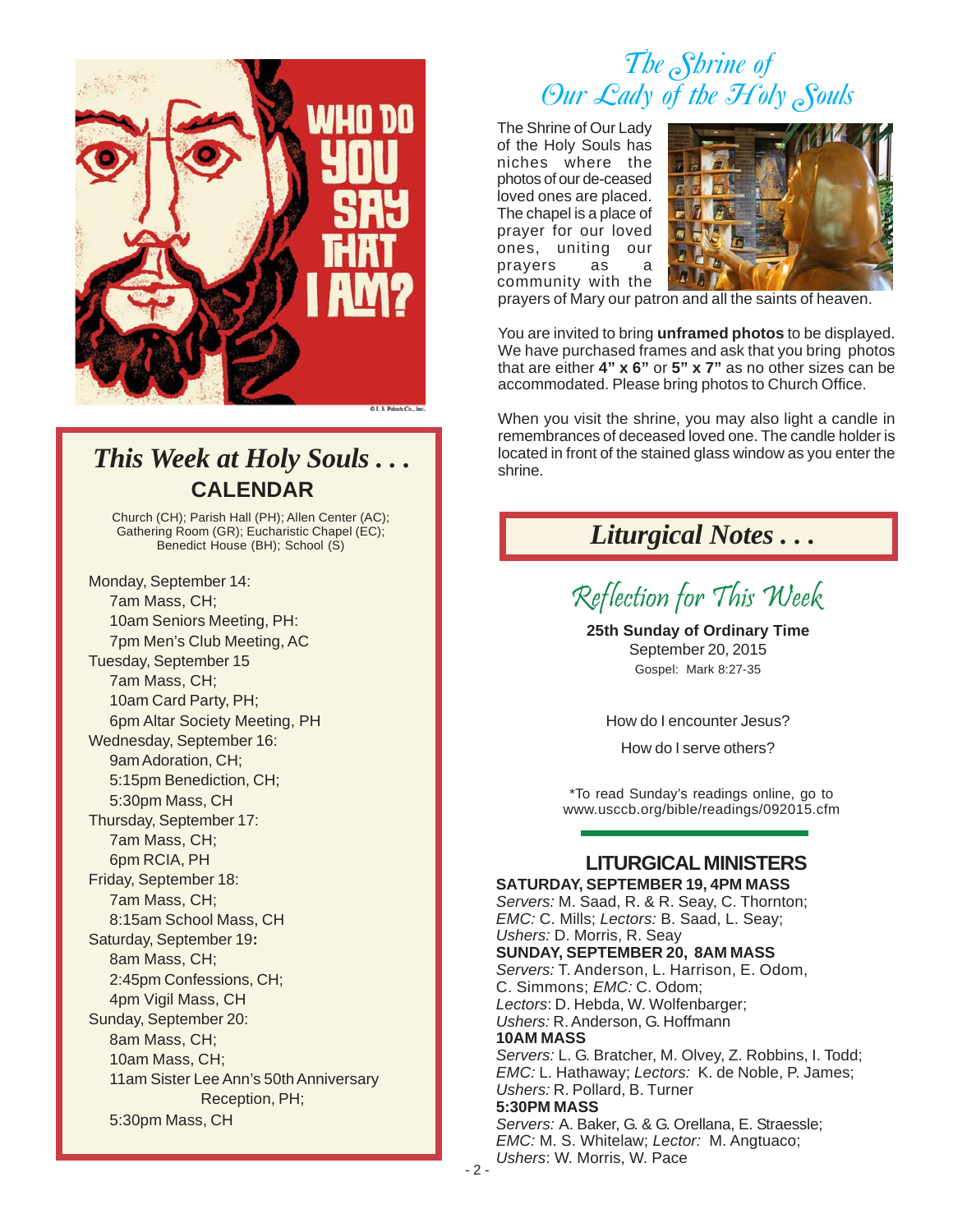## Understanding My Value To My Church Community

*Laura Humphries, Parish Life Coordinator*

### **Catching Souls for the Kingdom**

*Jesus said to Simon, "Do not be afraid; from now on you will be catching me." When they brought their boats to the shore, they left everything and followed him." Luke 5:11*

God longs to commission each of us, just as he commissioned Peter. As we allow God to overwhelm us with his love, we, too, will hear the call to discipleship. We will know that we are unworthy of such an honor, but we will also know that, through repentance, we can be empowered by the Spirit to intercede, to forgive and to proclaim the gospel. As our relationship with Jesus deepens, so too will our love for him, and, like Peter, we will want to forsake everything for God. Let us not be afraid to humble ourselves before the Lord and receive the commission he has for us. There is no greater honor than to be a servant of the Lord, equipped to "catch" souls for his kingdom. This kingdom.

When I watched the evening news this week, I was heartbroken to see the children and families who were denied transport to a safe haven. It was certainly hard to watch the young child's body washed up on the shore carried away by the Turkish soldier. My heart cried out what can I do from so far away, how can I be a servant of the Lord to these people. Of course, I cannot go there and help, I am not equipped to do such a thing. It was such a helpless feeling so I sat and prayed that God would help them and that is what I am doing, praying that somehow the evil that is chasing these people from their homes, their homeland can be stopped. I ask you all to pray for the people and for the evil to be stopped.

God has called us to be his servants. We probably cannot get on airplanes and go over and help the people but we can pray and that prayer is powerful. We can pray to our Blessed Mother that she intervene. We can be servants of the Lord here at home and help people when we see the need. We are powerful when we do things together, when we do things in the name of Jesus, we can move mountains. Let us go out and proclaim the gospel and let others know that we are servants of the Lord. Encounter Jesus, serve others.



**Interested in being a Holy Souls Star?** Visit www.holysoulsschool for more information on how you can contribute directly to Holy Souls School or enroll at https://www.osvonlinegiving.com/690.

## Join us

on Sunday, September 20 at the 10:00 a.m. Mass as we celebrate Sister Lee Ann McNally's 50th Anniversary of becoming

a Sister of Mercy

Reception follows in Parish Hall



**FRIDAY, SEPTEMBER 25** 6:30pm on the School Playground

Please make plans to join us for an evening of feeding our souls with friendship and fun. The event will include original art by the kiddos, other great silent auction items, entertainment and more! Buy your tickets online at www.holysoulsschool.org or, after mass the following dates: Sept .12-13 and Sept 19-20. \$40/individual ticket and \$75/ per couple.

All proceeds go to the HSS PTO fund supporting school needs.



**Menu:** Pancakses, eggs, bacon, and beverages

*Sponsored by Knights of Columbus Council 812*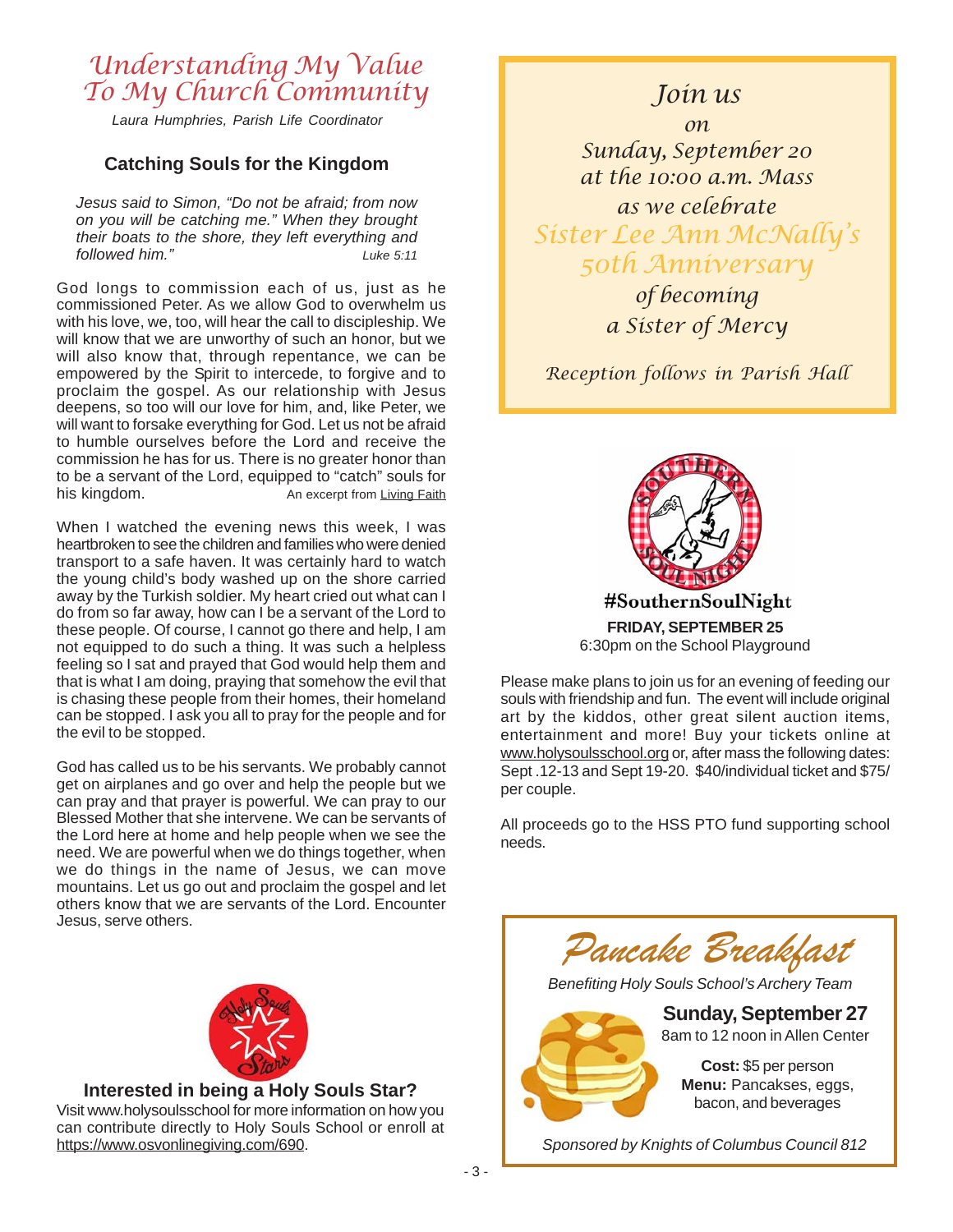

| Mass attendance, September 5 & 6        |    | 856     |
|-----------------------------------------|----|---------|
| <b>Weekend Collections –</b>            |    |         |
| September 5 & 6                         |    | 28,725  |
| <b>Total Sept. Collections</b>          |    | 28,725  |
| <b>Total Sept. Budgeted Collections</b> |    | 105,00  |
| Actual Collections (7/1/15 - 8/31/15)   | S  | 203,711 |
| Budgeted (7/1/15 - 8/31/15)             | S  | 225,000 |
| Amount in deficit of Budget             |    | (21,289 |
| Children's collections - Sept 2015      | \$ | 185     |
| Thank you<br>for supporting our church! |    |         |



**Sunday, September 27**

8:30 a.m. - 12:30 p.m. Parish Hall

On any given day, an average of 38,000 units of red blood cells are needed for hospital patients in the U.S. There is no substitute for human blood. It cannot be manufactured. Each blood donation can help up to 3 people.

Sign up today to donate at our next Holy Souls Blood Drive on September 27 by going to www.redcrossblood.org and enter our sponsor code HSOULS or call Cindy in the Church Office (663-8632).



The Catholic Diocese of Little Rock is committed to protecting children and young people. If you are aware of abuse or have been abused by clerics, Church volunteers or Church workers, please contact the Vicar General for the Diocese of Little Rock at (501) 664-0340 ext. 361, and the State of Arkansas Hotline for Crimes against Children at 1-800-482-5964. For pastoral assistance please

contact the Victim Assistance Coordinators for the Diocese of Little Rock. Drs. George & Sherry Simon at (501) 766-6001. Diocesan Offices: 2500 N. Tyler Street, Little Rock, AR 72207.

# *Holy Souls This & That . . .*



## **GRIEF SUPPORT GROUP**

A new Grief Support Group will begin October 6 from 5:30 – 6:30 PM at Holy Souls Church. Facilitators are Laura G. Humphries, CT, and Dr. Mary Ann Stafford, a parishioner. People grieve in different ways and there is a difference between grieving and mourning, and healing takes time – perhaps several years. This will be the fourth season for the program, and the materials used will be The New Day Journal written by Dominican Sister Mauryeen O'Brien who is coordinator for the bereaved at the Family Life Office of the Archdiocese of Hartford. Activities include reading, discussion, prayer, scripture, music, and journal writing. Those interested in joining the group should call Laura at Holy Souls Church, 662-8632 or email at lhumphries@holysouls.org.

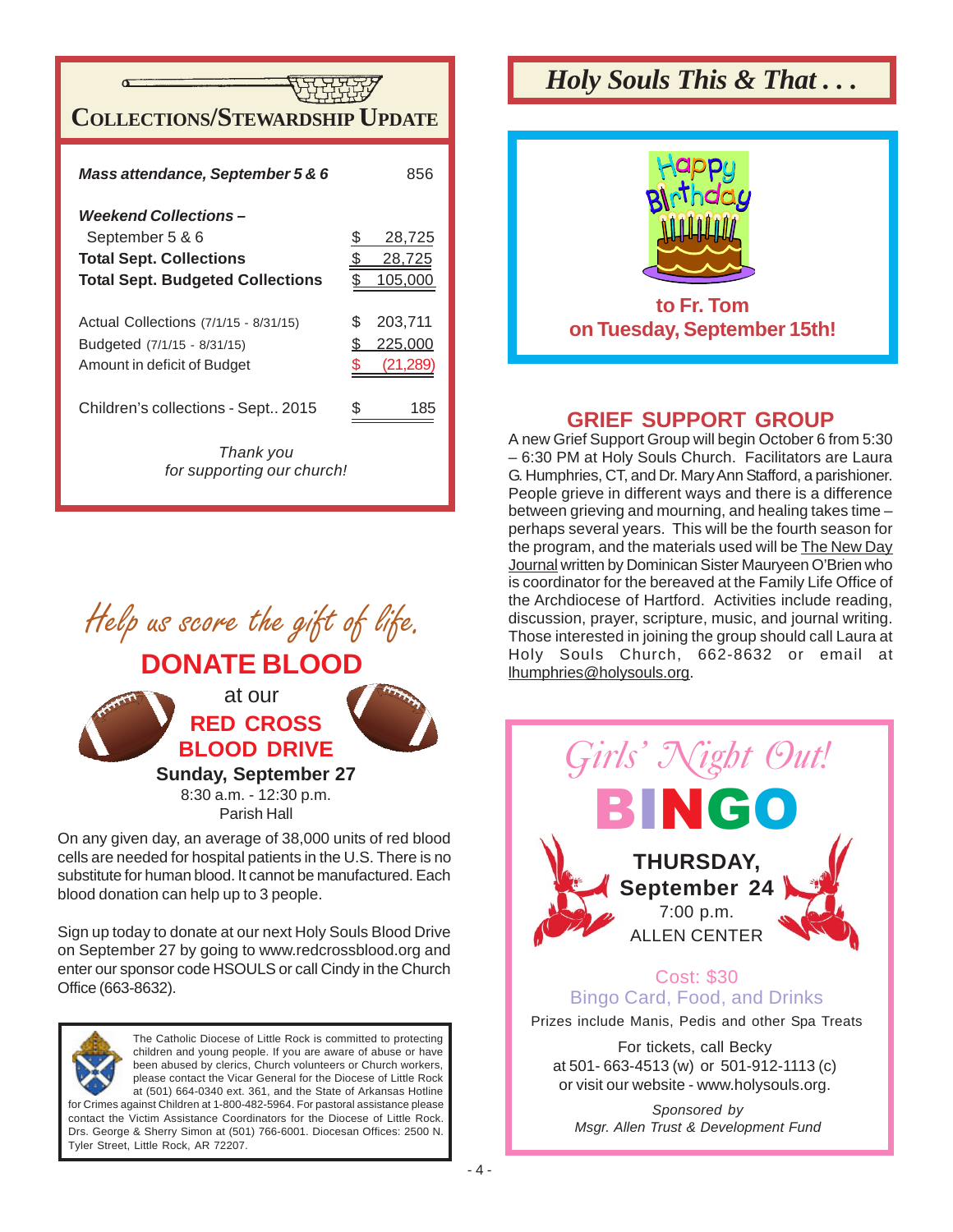

### **CD OF THE WEEK**

### **All Things Are Possible for God**

As a young man, the last thing Fr. Joshua Waltz ever thought he would be was a Catholic priest. But a series of

choices—some bad and some good—ultimately led him to enter the seminary. In this talk, Fr. Waltz shares an incredible vocation story that involves heartbreak, robbers, Europe, and several miracles—all showing that there is nothing more exciting than a life lived for Jesus Christ.



*A donation of \$3 per CD is requested. Checks can be made payable to the parish. Donation will be used towards the purchase of additional material.*



### *"Children of Arkansas Loved for a Lifetime!"*

### **The CALL Informational Meeting for Volunteers and Prospective Foster and Adoptive Parents**

This is a time to come and hear more about ways you can help children in foster care in Pulaski County. You can get your questions answered and begin the paperwork process, if you choose.

To register on-line (preferred), click "Register for an Event Now" link below or call us at 501-823-0607.

| When: | Monday, Sept. 21                                   |
|-------|----------------------------------------------------|
|       | $6:30 - 9:00 p.m.$                                 |
|       | <b>Where:</b> Immanuel Baptist Church              |
|       | 501 North Shackleford Rd.                          |
|       | <u>Video polli bitroillolijo poople populaanon</u> |

**Video call:** https://plus.google.com/hangouts/\_/ thecallinarkansas.org/the-call

The CALL reps at Holy Souls are Leslie and Robert Magri and can be contacted at lesliemag2000@gmail.com.



## **Pray for . . .**

**OUR PARISHIONERS --** Jessica Odle Remsing; Aidan Remsing; Jeffery Bowers; Rose Bartsch; Luke Siria; John Lock; Millie McManus; Fred Kittler; Dorothy Ehlebracht; Debbie Odle; Nathan Baltz; Jeanne Kreth; Jason Brown; Annabelle Giardina; Sherry Wortsmith; Betty Hoyt; Bob Skarda; Adrian Hardman; Annette Kagy; Greg Kitterman; Mary Limon; Annette Tracy; Gil Caver; Ray Battle; Tonya Clement; Martha Flynn; George Hart; and Aloise Medlock.

**OUR FRIENDS AND FAMILY MEMBERS --** Phil Marks; Larry Cross; Steve Hickman; The Fortel Family; Mary Ann Testa; Howard Crisp; Alice Humphries; Carl Calhoun; Curt Rahilly; Myra Tackett; Emogene Korte; and Claudia Parks-Miller.

**THOSE WHO HAVE DIED --** *Wendell Duvall,* brother-inlaw of Ileana Dobbins, uncle of Andrew & Brandon Dobbins.

**OUR SEMINARIANS --** especially Holy Souls' Seminarian, Deacon Mario Jacobo, and Diocesan seminarians Candler Donaldson and Vince Kozlowski.

*In order to keep our bulletin prayer list up-to-date for the sick, names will remain on the list for four weeks. Then their name will be written in the Book of Intercession where they will be remember during every Mass. To continue for another four weeks, please call the church office.*

### **SUPPORT THE BOY SCOUTS!**

Holy Souls Boy Scout Troop 27 is having a Pancake Breakfast Fundraiser at Applebee's on Chenal Park on Saturday, October 3rd. The cost is \$7 per person and includes breakfast, coffee,

water or juice. They are raising funds for their trip to Washington D.C. next summer. Tickets will be available after Masses on September 19-20.



## Petitions of the Ministry of Praise **September, 2015**



General Petition:

That opportunities for education and employment may increase for all young people.

### Mission Petition:

That catechists may give witness by living in a way consistent with the faith they proclaim.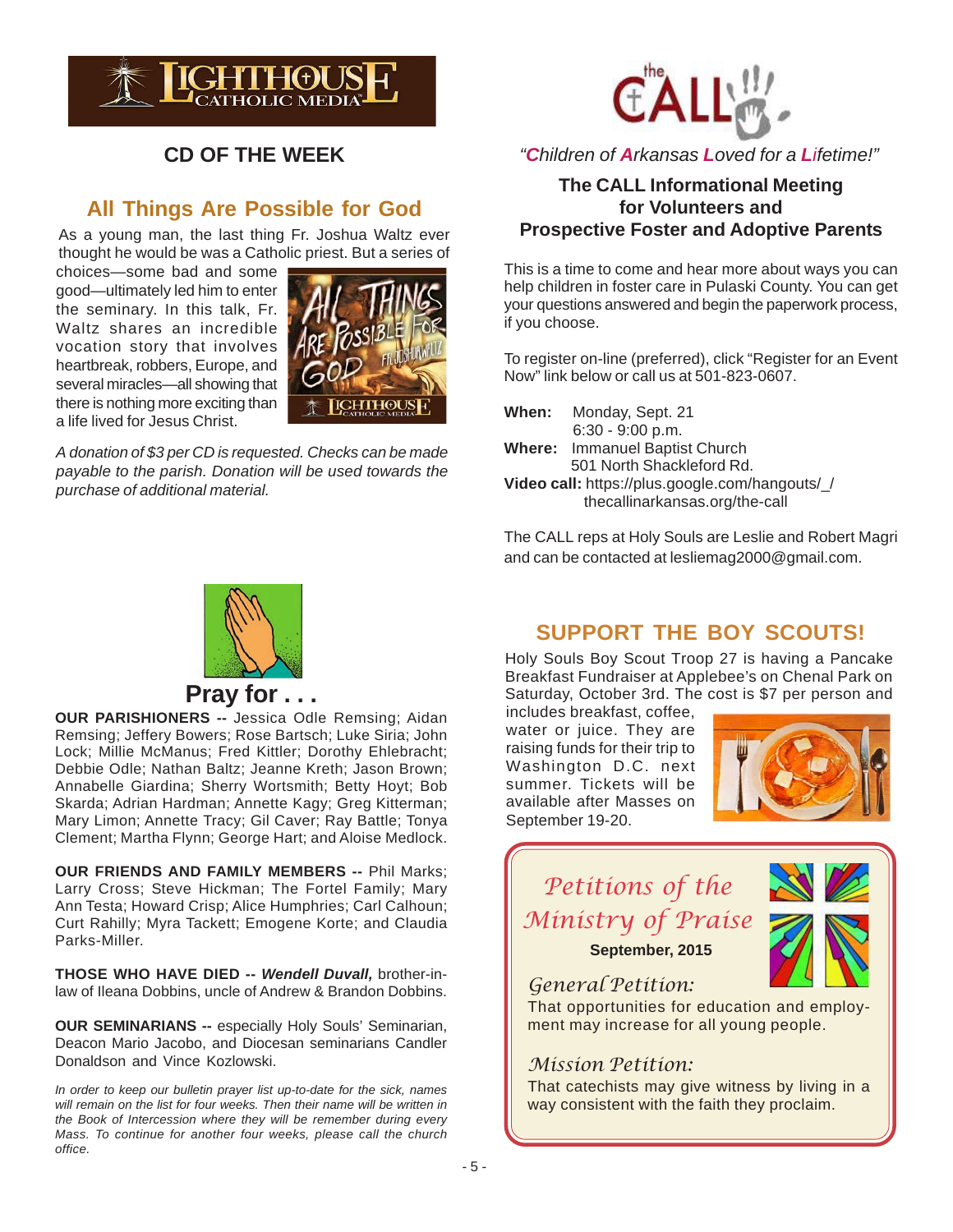

*"Go, therefore, and make disciples of all nations, baptizing them in the name of the Father, and of the Son, and of the holy Spirit. (Matthews 28:19).*

### **SENIOR HIGH CYM**

**CYM this Wednesday, September 16!** Come for dinner, fun ice breakers, meet new friends, and pray as the Body of Christ. **7- 8:30 pm**

**Blessing of the Teen Drivers: Sunday, September 27 during the 5:30 pm Mass.** Check your license/permit and/ or keys safely in the vestibule before you enter and come up for a special blessing at the end of Mass and receive a special key chain. Keys will be returned after Mass.

**CYM Sunday: September 27**. Plan on attending the 5:30 pm Mass and then come over to the Benedict House for the first of several monthly Sunday events! We'll be there from **6:30-8pm** for dinner, Scripture, and fellowship with both senior and junior high groups! Other fall dates for these will be October 11, October 25, and November 15.

**CAMPING anyone? October 2-4** CYM will be going to **Petit Jean**! Registration *deadline will be Sunday, September 20*. **Parents**, if you are interested in chaperoning, please let me know and make sure you are current on your VIRTUS training. Get more information at CYM or call Denise at the Church office.

Information is available for the SENIOR HIGH YOUTH RALLY, Sunday, October 18 at Mount Saint Mary. Come to CYM to find out more, or check with Denise at the Church office.

### **JUNIOR HIGH CYM**

**CYM Sunday: September 27**. Plan on attending the 5:30 pm Mass and then come over to the Benedict House for the first of several monthly Sunday events! We'll be there from **6:30-8pm** for dinner, Scripture, and fellowship with both senior and junior high groups! Other fall dates for these will be October 11, October 25, and November 15.

Plan ahead: Jr. High Spectacular: Sunday, November 8<sup>th</sup> at Mount Saint Mary. Details to come. Open to  $6<sup>th</sup>$ ,  $7<sup>th</sup>$ , and  $8<sup>th</sup>$  graders.

Hallowe'en Dance will be Friday, October 16. Start working on your costumes now so you'll be the belle of the ball, the witch of the waltz, the ghost of the gala! 7-9 pm in the Allen Center. \$5.

\*\*Stay tuned for the selected dates of Jr. High CYM meetings!\*\*

## *Around the Diocese . . .*

**HELPING HANDS:** Pulaski Heights United Methodist Church offers a Respite Care Center. They have several opening for senior adults who now are receiving assisted living home care. For more information, call PHUMC at 664-3600.

**GOLF TOURNAMENT:** The 21st Annual Bishop McDonald-Catholic Charities Golf Classic will be on Monday, September 21 at Maumelle Country Club with 8am and 1:30pm tee times. Teams are \$600 -- includes breakfast, lunch and dinner. Sponsors are also needed. Contact Helen Clay at Catholic Charities at 664-0340 ext. 379.

**Marriage is a journey!!** A Worldwide Marriage Encounter Weekend can help you enrich your marriage and add some pizazz to your journey -- whether you've been married 1 year or 50. The next Worldwide Marriage Encounter weekends are at Subiaco, September 25-27 and at Memphis – Our Lady Queen of Peace Retreat Center, November 6-8. For more information, call Stephen & Elaine Lienhart at 312-1119 or email register@arkansaswwme.org or visit www.arkansaswwme.org/apply.

#### **REGISTRATION FOR NEW MEMBERS**

Registration for new members is completed in the church office or online by visiting our web page, www.holysouls.org. Please contact the church office or go online at www.holysouls.org if you have moved, changed your telephone number, moved from your parent's home or graduated from college.

#### **RCIA**

If you are interested in becoming Catholic, please call Anne Thomisee in the church office.

#### **RETURNING CATHOLICS**

If you are interested in returning to the Catholic Church, please call Anne Thomisee in the church office.

#### **SACRAMENT OF RECONCILIATION**

Saturdays from 2:45 to 3:45pm and Wednesdays before First Friday from 4:30 to 5:00pm or call the church office for an appointment.

#### **CHURCH VISITS**

The Church is open from 7am-4pm (Monday, Tuesday, Thursday, & Friday). Please enter through the chapel door after 9am. On Wednesday, the Church is open from 9am till after the 5:30pm Mass. Adoration is on Wednesday from 9am till 5pm.

#### **BAPTISM**

Baptisms are scheduled on an individual basis. Please call the church office for more information.

#### **SACRAMENT OF MARRIAGE**

Contact the church office a minimum of six months in advance.

#### **HOSPITAL STAYS**

Please call the church office if you or someone you know is in the hospital. We want to visit you and pray for you while you are in the hospital.

#### **NURSERY**

The Nursery is available in the Parish Hall for your young children (age 5 and younger) for all regular weekend Masses.